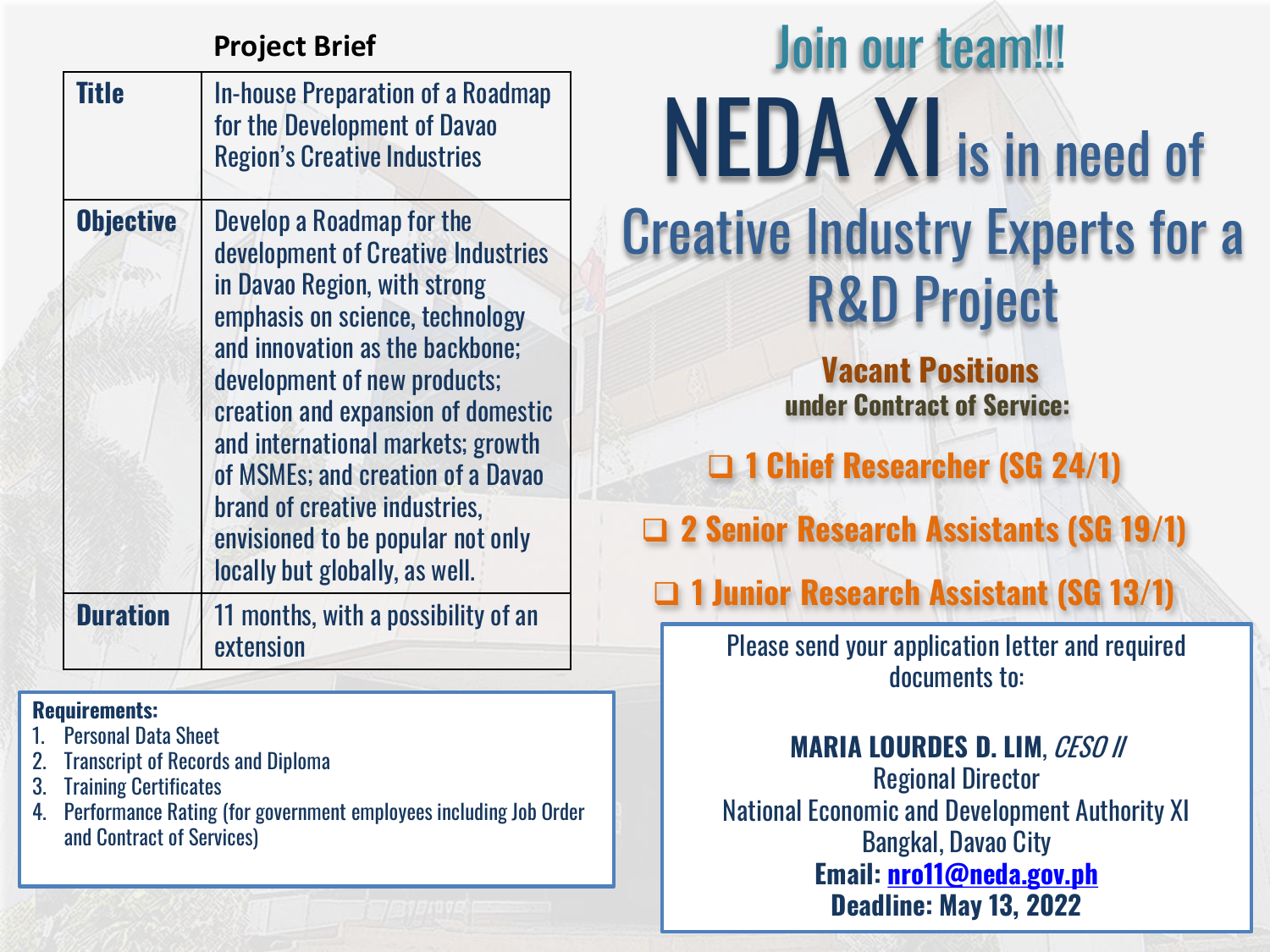### Chief Researcher

**Salary Grade : 24/1 (PhP88,410/monthly) Status: Contract of Service**

### **Minimum Qualifications:**

#### **Education**

At least a Master's Degree holder in any of the following fields: Economics, Statistics, Creative arts, Public Policy, Business Administration, Marketing, or other related disciplines

### **Training**

At least 16 hours of training in data processing and/or conduct of research

### **Experience**

- At least 5 years of professional experience in R&D
- Must have strong quantitative and qualitative analytical skills and can work with minimal supervision
- Must have a wide experience in planning, project development and value chain analysis
- Must possess exceptional presentation, facilitation, management, coordination and networking skills
- Must have a sample related work engagement (with at least 2 completed reports and must have at least 1 presentation /training conducted
- Advance proficiency in computer programs/software on data analytics

### **Duties & Responsibilities**

- Plan, organize, implement and direct the completion of activities and delivery of outputs, ensuring that these are delivered on time, within scope and on budget based on the Project's Terms of Reference (TOR)
- Recommend the most appropriate approaches or methodologies for the identified major activities and expected outputs in the TOR
- Submit monthly progress and financial reports to coincide with the milestones and project timelines and recommend areas for improvement as may be necessary
- Supervise and delegate assignments/tasks to senior/junior research assistants
- Present the results of the study to NEDA units/offices, NEDA R&D PMO, and other concerned government agencies and relevant stakeholders
- Perform other related functions as may be assigned by the NEDA for the completion of the project

None required

**Eligibility**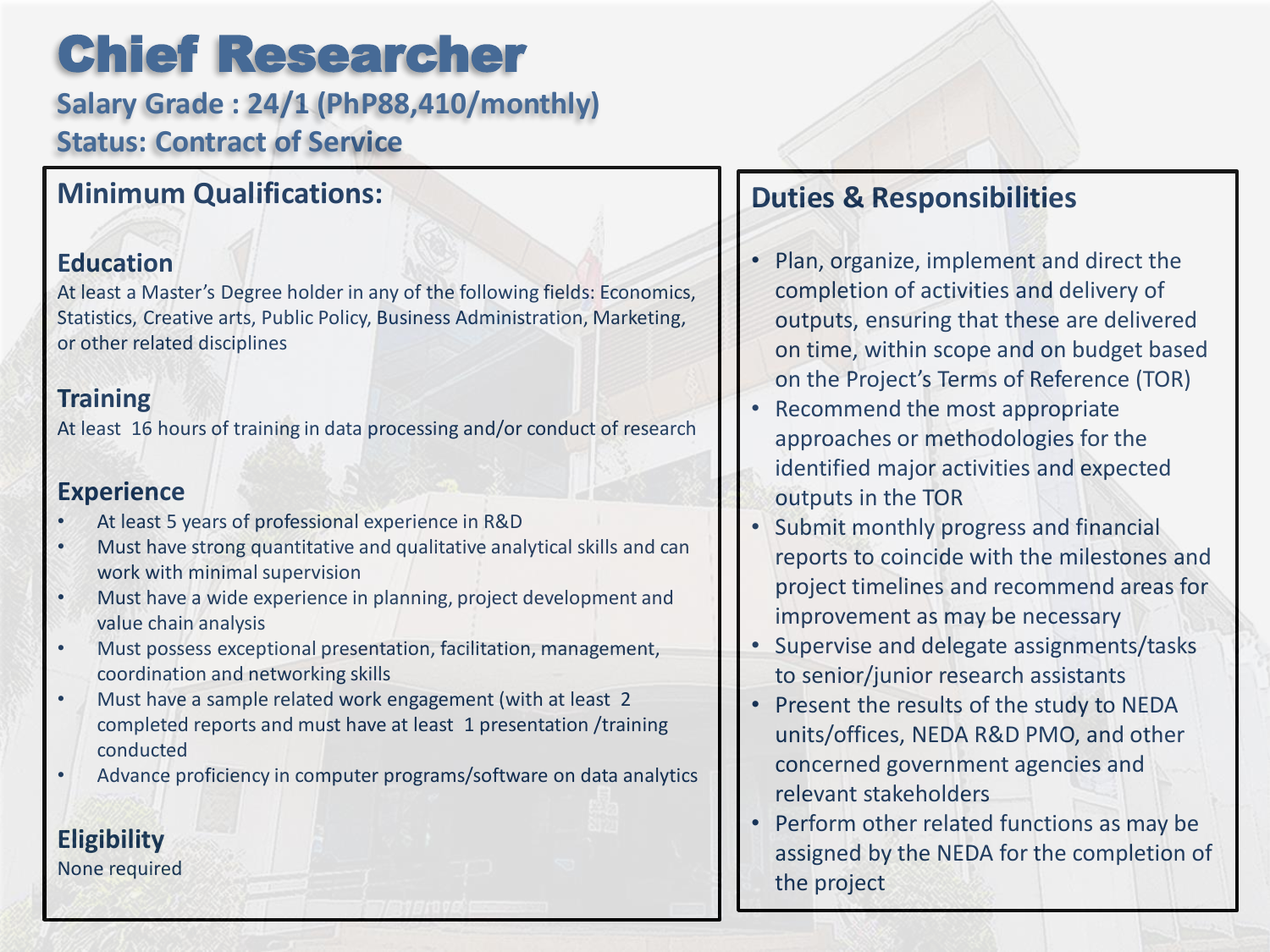### Senior Research Assistant

**Salary Grade : 19/1 (PhP49,835/monthly) Status: Contract of Service**

### **Minimum Qualifications:**

### **Education**

Bachelor's Degree holder in Culture, Arts, Creative Arts or related technical discipline

### **Training**

At least 8 hours of training in data processing and/or conduct of research

### **Experience**

**Eligibility** None required

- At least 3 years of work experience related to research, particularly on creative industries
- Must possess good presentation, facilitation, coordination, and networking skills
- Must have an experience in planning, project development and value chain analysis
- Must have an experience in data processing and management and with advance proficiency in MS Office (Excel, Access), and statistical software (e.g. SPSS)

### **Duties & Responsibilities**

- Assist the team leader in planning, organizing and implementing the activities and expected outputs as outlined in the TOR and WFP
- Provide technical and administrative support
- Perform other related functions as may be assigned by the team leader/NEDA-ISG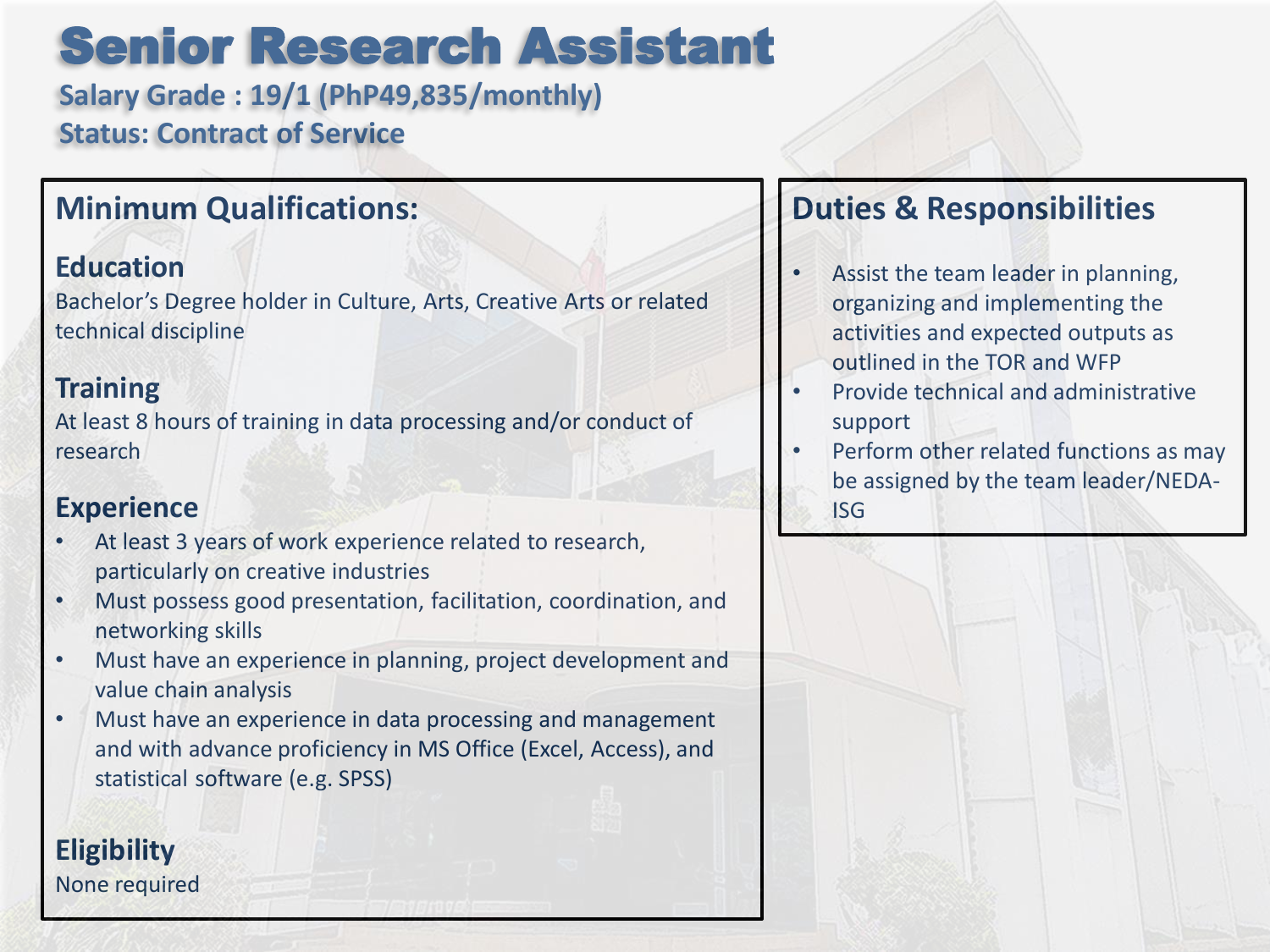### Senior Research Assistant

**Salary Grade : 19/1 (PhP49,835/monthly) Status: Contract of Service**

### **Minimum Qualifications:**

### **Education**

Must have at least a BA/BS in Economics, Statistics, Social Sciences, Public Policy or other related discipline

### **Training**

At least 8 hours of training in data processing and/or conduct of research

### **Experience**

- At least 3 years of work experience related to research
- Must possess good presentation, facilitation, coordination, and networking skills
- Must have an experience in planning, project development and value chain analysis
- Must have an experience in data processing and management and with advance proficiency in MS Office (Excel, Access), and statistical software (e.g. SPSS)

### **Eligibility** None required

### **Duties & Responsibilities**

- Assist the team leader in planning, organizing and implementing the activities and expected outputs as outlined in the TOR and WFP
- Provide technical and administrative support
- Perform other related functions as may be assigned by the team leader/NEDA-ISG